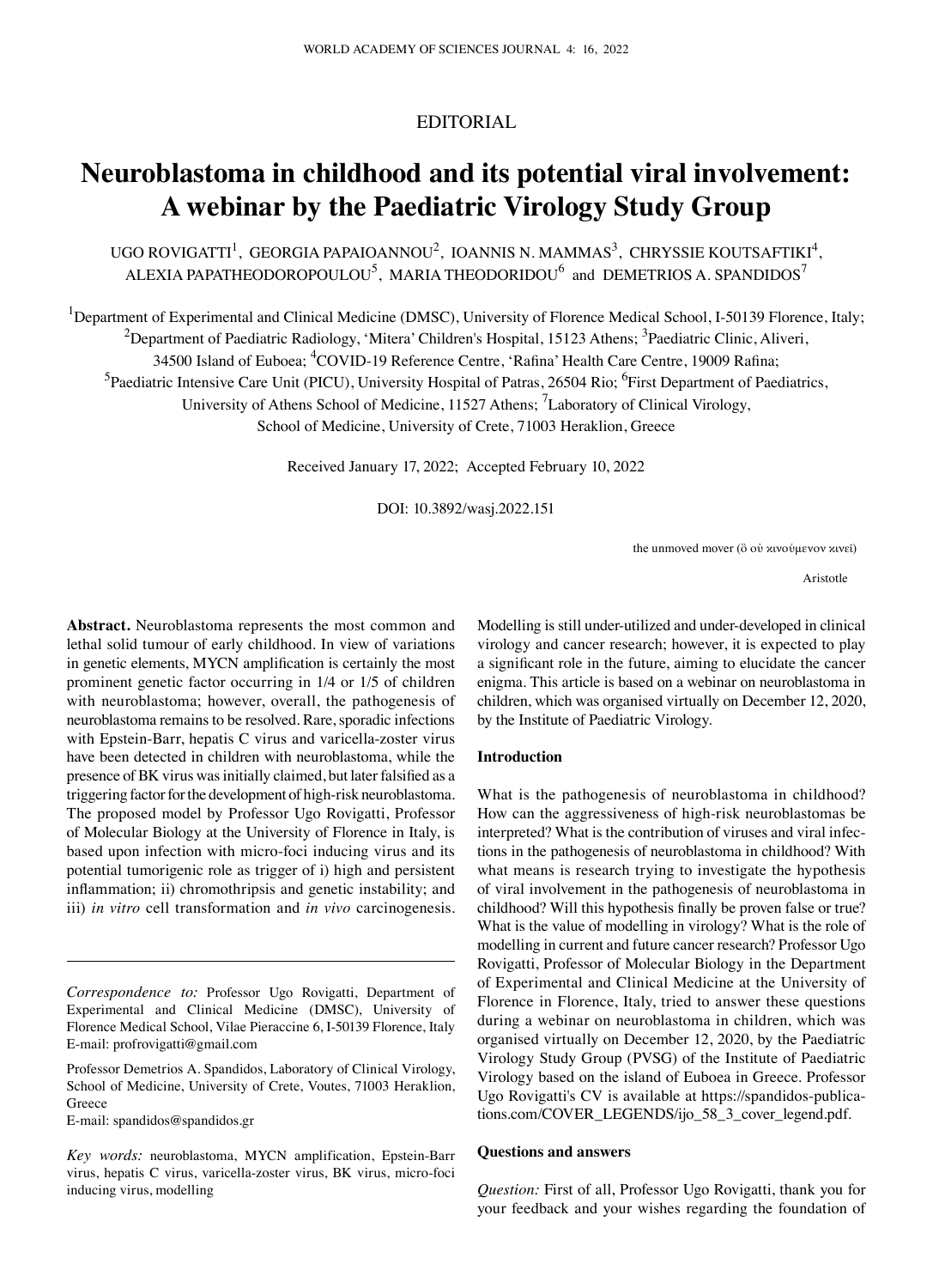the Institute of Paediatric Virology on the island of Euboea in Greece. What is neuroblastoma, what is its incidence in childhood and how is it staged?

*Answer:* Although neuroblastoma is a rare disease affecting  $\sim$ 10.5 children per million of total children aged 1-15 years, it is the most common solid tumour of early childhood, i.e., children of pre‑schooling age. Therefore, it is only the sixth among paediatric tumours in terms of its frequency, but in view of the aggressiveness of its high-risk form, it causes a disproportionately high lethality,  $\sim$ 15% among paediatric cancers. The reason is the fact that high-risk neuroblastoma is in a greater part untreatable, although major progresses were recently made therapeutically. I will come back to this, but to give a general overview, it is as if there are two diseases. One is rather benign, where treatment gives good prognoses. There is also the early childhood form IV-S, before 1.5 years of age, which - although apparently aggressive and metastatic to several sites - spontaneously regresses, often without clinical intervention, i.e., without radio-/chemo-therapy. However, the more severe form in older children is very difficult to cure despite aggressive treatments and even autologous hematopoietic stem cell trans‑ plantation, treatments which, however, have been associated with survival improvements. Some recent success seems to be associated with so-called immunotherapy (IMT), in particular the usage of monoclonal antibodies, which target a glycosphingolipid: GD2. In this time-line and perspective of therapeutic improvements, the 2009 International Neuroblastoma Risk Group (INRG) Staging System (INRGSS) article was certainly a milestone (1), in the sense that i) it allowed the achievement of an internationally standardized diagnostic stratification of neuroblastoma cases; ii) most of all, the staging system was performed pre-operatively, differently from previous staging [International Neuroblastoma Staging System (INSS)], thus allowing much better interventions; and iii) an important impact in this classification is provided by the so-called image defined risk factors, which allow differentiation for example between stages L1 and L2. Imaging specialists and radiologists, therefore, hold key role in this new classification. Needless to say, INRGSS also needs and will be improved in the near future as different staging systems, such as the survival-tree regression (STR), and the least absolute shrinkage and selection operator (LASSO), are being compared by the Children's Oncology Group and other international organizations (2).

*Question:* How does the prognosis of high-risk neuroblastoma cases differ compared to other neuroblastoma cases or chil‑ dren with other neurogenic origin tumours?

*Answer:* I already alluded to the dramatic difference in terms of prognosis between high‑ and low‑risk neuroblastomas. The question is very appropriate in the sense that it deals with the central‑core of the neuroblastoma enigma and could also be summarized as: 'Why cells, which morphologically appear undistinguishable, as malignant small blue‑round cells, behave so differently in terms of prognosis?' And this question intersects with our basic understanding of neuroblastoma, in the sense that the first molecular biology discoveries in the field certainly shed some light on this enigma. In particular, the seminal paper by Manfred Schwab working in Mike Bishop and Harold Varmus lab discovering the MYCN amplification (MYCNA) in high-risk neuroblastoma, but not in its less aggressive forms, set the stage for this paediatric tumour present and future understanding (3). Furthermore, being this one of the first genetic aberrations discovered in cancer cells, it pioneered all future work in molecular oncology. We recently published an overview perspective on these issues: The shift from our cancer understanding in terms of 'clonal outgrowth', basis of radio‑/chemo‑therapy approaches to that of 'cancer gene network', basis of targeted gene therapies (TGTs), starts from discoveries such as the MYCNA in neuroblastoma (4). In 1984, Brodeur *et al* (5) initially demonstrated MYCNA as a marker of high-risk neuroblastoma and then several hundred clinical studies confirmed this as a hallmark of ominous prognosis (6). To conclude with neuroblastoma prognosis, this can be excellent in low-stage disease with a progression-free survival (PFS) and overall survival (OS) of  $\geq 90\%$ . However, in high-risk neuroblastomas, prognosis is only ~40% and in cases of recurrent or relapsing neuroblastomas, this figure goes down to 10%.

*Question:* The variation of clinical outcomes in neuroblastoma cases indicates distinct genetic and environmental factors affecting the development of this malignancy. Could you describe to us the main factors involved in its pathogenesis? *Answer:* This impinges again on the enigmatic nature of neuroblastoma. Therefore, we can just be speculative and try to summarize a plethora of papers and investigations on this issue. Epidemiological work for decades could not identify among several potential carcinogens, pollutants and specific behaviours, one or some that could act as specific factors associated with its onset. Genetic and pedigree studies have also identified congenital mutations, which appear to be associated with rarer familial forms (7). However, these are the iceberg tip of neuroblastoma cases, which are mostly not-congenital and the aggressive ones are diagnosed after 18 months of age. Among genetic factors, MYCNA is certainly the most prominent, since it occurs in approximately one quarter of cases. I already described the important breakthrough of Schwab *et al* (3) of MYCNA in high-risk neuroblastoma. However, the problem of science ‑ or its beauty depending on different opinions ‑ is that as soon as you solve one important and interesting question, another or several ones pop out like mushrooms. MYCNA origin for example is difficult to be explained in biological and molecular terms. The genomic aberration appears to be sometimes 'huge'. For example, we have documented one high-risk neuroblastoma case, in which MYCN gene was amplified  $~1,000$  times. This means that the whole region of MYCN (called amplicon, typically  $large = one million base pairs - 1 MB - or even more) is ampli$ fied 1,000 times: In our genome of just  $>3$  GB, this means that one third of this cell genome is totally aberrant (8). This is certainly difficult to explain in terms of random events, such as ephemeral point mutations, casually happening during DNA replications (9). It also strongly points towards natural selection for such a catastrophic event (10). For its origin, we have proposed a model based upon the micro-foci inducing virus (MFV) infection, since we can experimentally show that MFV infection of normal cells initially MYCN diploid modifies them into cells, which are transformed, tumorigenic and with higher MYCNA (100X). That epigenetic factors also play a relevant role in neuroblastoma was initially documented by induction of their differentiation with retinoic acid in the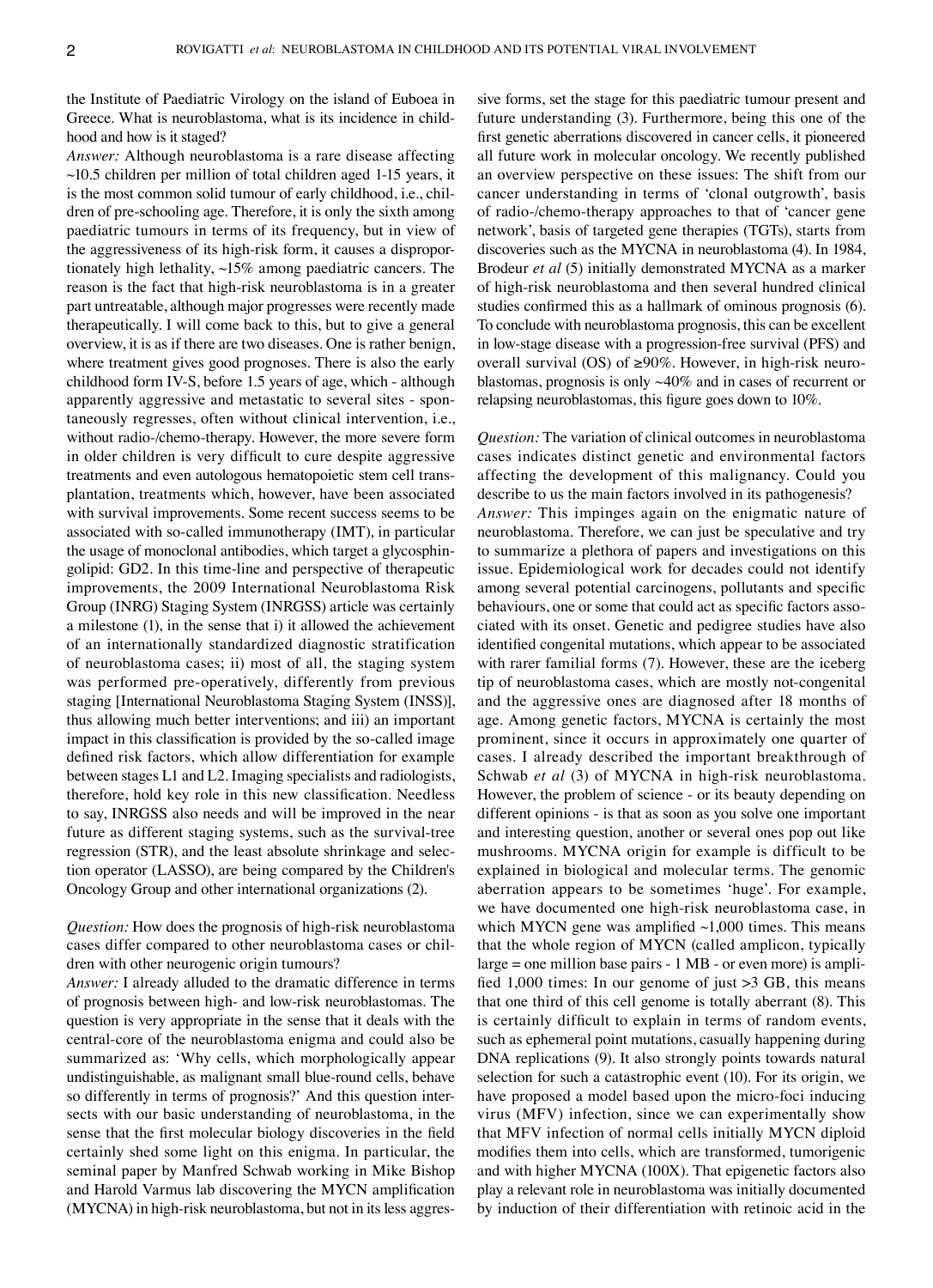study by Thiele *et al* (11). Several groups, including ours, have also documented the possible phenotypic transition/transformation of mesenchymal cells with stemness markers, into neuroectodermal clones sometimes with transformed cell features (12‑14) and the group of Rogier Versteeg tentatively associated some of these phenotypes with a network of transcription factors (15). Additional alterations in telomerase or other epigenetics involved genes have also been described in high-risk neuroblastoma (16). However, in view of genetic elements variations, including mutations, deletions, amplifications, segmental chromosomal alterations etc., as well as alterations of epigenetic elements, the overall picture still looks as an unsolved puzzle (16). Using the science of logics that was born in Greece almost 2.5 thousand years ago, we are missing the understanding of the first mover. Aristotle, in his book 'Metaphysics', used to talk about 'the unmoved mover' (ὃ οὐ κινούμενον κινεῖ). The alternative explanation of alterations occurring randomly and cumulatively is extremely unlikely, also in view of the patients' very young age (9,10).

*Questions:* What are the genomic landscapes and how are they involved in the pathogenesis of high-risk neuroblastoma? *Answer:* Genomic landscapes in neuroblastoma have been extensively studied, starting from the mentioned MYCNA present in 20‑25% of cases. Some associations have been clearly identified. For example, MYCNA is typically associated with chromosome 1p deletions and 17q gains, while in another fraction of tumours the association is between 11q deletions, the alpha thalassaemia mental retardation X‑linked mutations and associated death-associated protein 6 loss: The so-called telomere maintenance mechanism or alternative lengthening of telomeres (16). However, the definition of such alterations has been often elusive. For example, at the beginning of the 1990s, a real hunt had started for the identification of the gene or genes, which are present in the chromosome 1p region, which is often lost in high-risk neuroblastomas, generally with MYCNA. Therefore, this could be most likely explained by the loss of a tumour suppressor gene (TSG). Despite several publications, efforts and competitions between the major groups working on both sides of the Atlantic, as well as in Japan, the 1p TSG has not materialized so far, although some interesting candidates were proposed (6). The neuroblastoma field is more realistically now directing its attention towards understanding how such genetic/genomic landscapes are generated and most of all why. In fact, although some of the described alterations are also targetable by TGT, mutations in high-risk neuroblastomas appear to be so numerous and with relatively low frequency to impede utilization by so called precision medicine (16,17). This becomes today a general theme of cancer genetics and genomics, that we have recently addressed in two publications (4,10). In other words, the idea of targeting mutations specifically present in a particular type of cancer ‑ although good in theory ‑ is invalided by tumour heterogeneity (TH), a concept which is now becoming more recognized in cancer biology and molecular biology (4,16).

The other essential concept to explain TH is the Darwinian selection. Cancer cells are extremely prone to change their genetic make‑up, in order to respond to environmental selection, such as chemotherapy or TGT (10). In high-risk neuroblastomas, not only inter‑TH, but especially intra‑TH plays an essential role, as mutations in the RAS‑MAPK pathway often appear in relapses (18). In these cases, therefore, mutations more than an essential role by themselves appear to have a consequential role. They seem to be a consequence of the Darwinian selection (10). This may also be a more general problem of cancer genomic landscapes and obviously the important question then arises: Which are the Darwinian selection forces or factors behind (4)? In this respect, it may be instructive to read again the article by Gatenby *et al* (19).

*Question:* How frequent are cancer clusters of neuroblastoma cases in specific geographic areas over a period of time and how could they be related to the pathogenesis of neuroblastoma?

*Answer:* Clusters of neuroblastoma cases are rather rare for at least two reasons. Firstly, neuroblastoma is a rare childhood malignancy, with a frequency  $\sim$ 50 times lower than paediatric leukaemia. Secondly, although leukaemia clusters have been described in several instances, less is known about neuroblastoma clusters. Recently, neuroblastoma space time clusters have been reported in the USA, Argentina and Spain (16). Another report from the UK described several instances of neuroblastoma time-clusters (20). For these researchers, such temporal clusters, detected by studying 227 cases during a period of 44 years, appear to be 'mini-epidemics' that happen often and in several different locations (20). The reason of the appearance of cancer-clusters, especially in children, has been often and heatedly debated. They seem to emerge in children rather than in adults, in view of the immune system, which is still underdeveloped earlier in life (21). However, such clusters are especially evident and have been more extensively studied in paediatric leukaemia, which is more frequent. In such situations, childhood leukaemia incidence is, for a limited time, several folds higher than national and international average (21). Most debated hypotheses for leukaemia clusters are the 'population‑mixing' and the 'delayed infection', respectively by Kinlen (22) and Greaves(23). The first one hypothesizes that an infectious agent is carried by an exposed population ‑ typically from densely inhabited areas. Isolated and unexposed groups will lack herd immunity against such an agent. Therefore, the immigration of exposed populations towards more isolated regions will generate such mini‑epidemics or leukaemia clusters (22). The second hypothesis is more general and vague. It suggests a higher risk for segregated childhood populations, for example, groups with higher income, but it does not clarify whether one specific or several possible infections may cause the trigger; the second hypothesis is privileged by Greaves (23). However, both hypotheses agree on the presence of and causality by an infectious agent, either one X‑virus according to Kinlen (22) or any possible virus ‑ but also other agents such as bacteria ‑ according to Greaves (23). Our findings on the MFV associated to a neuroblastoma cluster is in agreement with the hypothesis of Kinlen (22), although it could also be an example of delayed infection. However, the MFV model more clearly explains how and why genetic/genomic aberrations are generated in cancer cells.

*Question:* The viral aetiology of neuroblastomas has been proposed very early, almost 50 years ago, but it has not been proven. Which oncogenic or non‑oncogenic viruses have been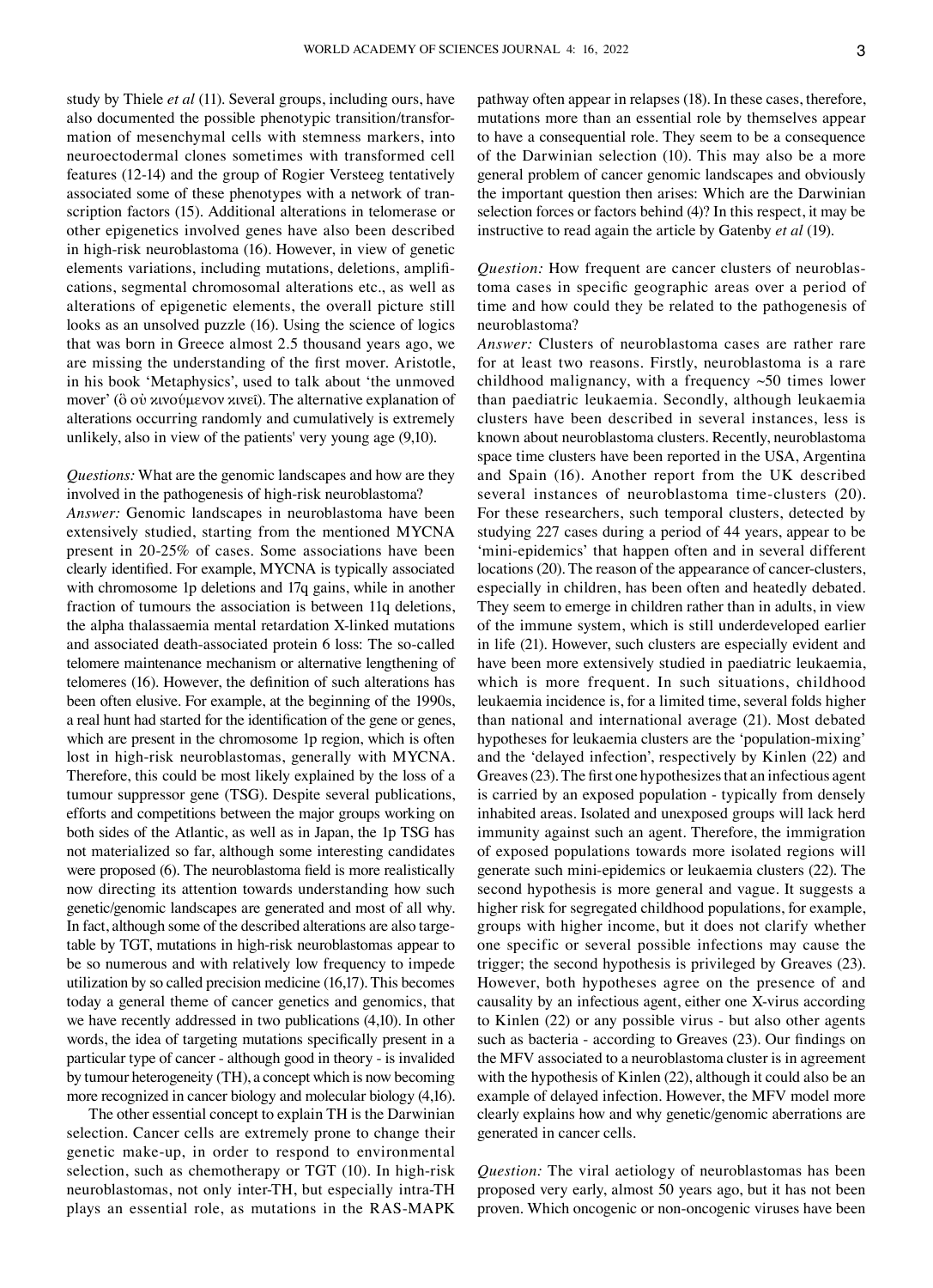detected in cases with neuroblastoma up to now? How do you explain the presence of these viruses in neuroblastoma cases? *Answer:* The fact that neuroblastic tumours may be associated with previous viral infection has been discussed throughout the years, starting from Robert Bolande's definition of neurochristopathies and their associated tumours 50 years ago (24). However, it should be clarified that there are at least three different types of studies and approaches to this problem. Firstly, certain laboratories, for example, have just detected infections, which are present in neuroblastoma patients. This has been even utilized to neuroblastoma patients' advantage. The new chimeric antigen receptor T‑cell technology, which directs T‑cells against an appropriate tumour target, took advantage of neuroblastoma cases with concomitant Epstein‑Barr virus (EBV) infections. By co-targeting T-cells against EBV capsid antigens and GD2 glycosphingolipid, a much stronger response could be elicited (25). A few instances of concomitant infections have been described: EBV, hepatis C virus (HCV), varicella‑zoster virus (VZV), etc.

Secondly, another approach has been taken by researchers, which hypothesized that a certain family of viruses could be associated with high-risk neuroblastoma - Herpes family viruses in one project, Polyoma type viruses, such as BK virus (BKV) in another, etc. These approaches typically detect some positivity in a limited percentage of cases. This could be exemplified by the detection of BKV presence in neuroblastoma cells obtained by Flaegstad *et al* >20 years ago (26). Obviously, such studies must then convince us, the scientific community, that the presence of that particular virus is significantly higher or more frequent in neuroblastoma patients. In the case of BKV, differences were rather slim and the project was eventually dropped (27).

Thirdly, our approach for detecting, isolating and studying MFV has been completely different. We started by studying in the laboratory tumours from a cancer-cluster of neuroblastoma cases in Morgan City (LA, USA) (13). In view of a strong TH, we then tested the hypothesis that an infectious agent was present by adding ultra-filtered supernatants to normal cells. This finally led to electron microscopy studies, which disclosed the presence of a cytoplasmic virus (13). We have then employed several experimental systems both *in vitro* and *in vivo*, which document the transforming capability and tumorigenicity of MFV. Furthermore, the molecular mechanism was investigated leading to the qualified conclusion that MFV can induce molecular aberrations similar to those present in the original tumours, i.e., MYCNA (8,13). This is particularly compelling, since origin of such genomic aberrations is an unsolved enigma not only of the molecular biology of neuroblastoma, but also of cancer cells in general (8,10).

*Question:* Recent studies have proposed Zika viral therapy as an adjunctive treatment for neuroblastoma by targeting tumour cells that can lead to recurrent disease and treatment failure. We would like your comment on this possibility.

*Answer:* Zika virus has become a health concern in the past few years, especially in view of their infections during pregnancy, which can lead to foetal/neonatal microcephaly. This was particularly alarming in 2016, when a Zika virus epidemic was spreading throughout Brazil and South America during the past Olympic Games. The idea to employ now Zika virus against neuroblastoma or other neuroectodermal tumours, such as glioblastomas, is based on the Zika virus targeting of neural cells (28). However, the general idea of employing viruses for targeting tumours and tumour cells is a very old one. We were previously discussing about a viral hypothesis for neuroblastoma aetiology, but the proposal of employing so‑called oncolytic viruses for cancer therapy dates back at least 70 or even 80 years. There are many examples of viro-therapy attempts in these 70-80 years: from hepatitis viruses to EBV, from West-Nile virus (WNV) to adenovirus and more recently: paramixo-, herpes, picornaand pox‑viruses as well as enteroviruses. Unfortunately, no real candidate has finally arisen from these studies, in view of great toxicities and other problems. For all these reasons, I am rather sceptical about Zika virus attempts in neuroblastoma or other neuroectodermal malignancies. We should not forget that malignancies in general, and especially neuroblastoma, are based upon transformation of stem cell targets. Zika virus lytically also infects neural stem cells, thus causing microcephaly of foetuses and neonates. Therefore, one can always imagine a scenario, in which defective Zika virus particles could even be associated with transforming/malignant effects. I honestly believe that excessive manipulations of dangerous pathogens are not particular useful unless very specific and well demonstrated instances indicate so. However, there is not so far ‑ despite experimental studies for  $>70$  years - an acceptable candidate for oncolytic therapy, especially for high-risk neuroblastomas. A similar philosophy may be deduced and should be applied on the extensive research on pathogenic, lethal and pandemic coronaviruses (or influenza viruses) performed between 2009 and 2019, since it has not produced so far important treatments, nor was capable of preventing - as we are all personally and dramatically experiencing today ‑ one of the worst pandemic outbreaks in decades. We also tend to forget that a sizeable portion of us, as scientists, with Simon Wein‑Hobson as one of the leading most outspoken figures, strongly opposed such gain‑of‑function experiments [Rey *et al* (29)]. In conclusion, any intervention with biological agents should be carefully monitored and evaluated with the strictest scientific criteria. If there is no evidence of scientific or clinical advantage, it should be abandoned.

*Question:* Could you further describe to us your MFV model and its involvement in aggressive neuroblastoma genetic/genomic aberrations?

*Answer:* I have already partially described the MFV model. So, I will add some further essential elements, which may be helpful for your PVSG. Firstly, I will analyse the clear presence of clusters of neuroblastoma cases; secondly, the peculiar aspects of the experimental animal models and thirdly, the presence of very high MYCNAs in initial tumour samples and their study in derived models.

So, let's start with the first. Although rarer, neuroblastoma clusters have been described in the past in different continents and regions. In the UK, there is evidence in favour of temporal clusters, but most of the other instances are based on space-time clusters (Argentina, Spain; Florida, Louisiana, USA). I have already briefly described the theories on cancer-cluster onset, mostly based on childhood leukaemia studies. In our model as well as in other instances - for example in the extensively studied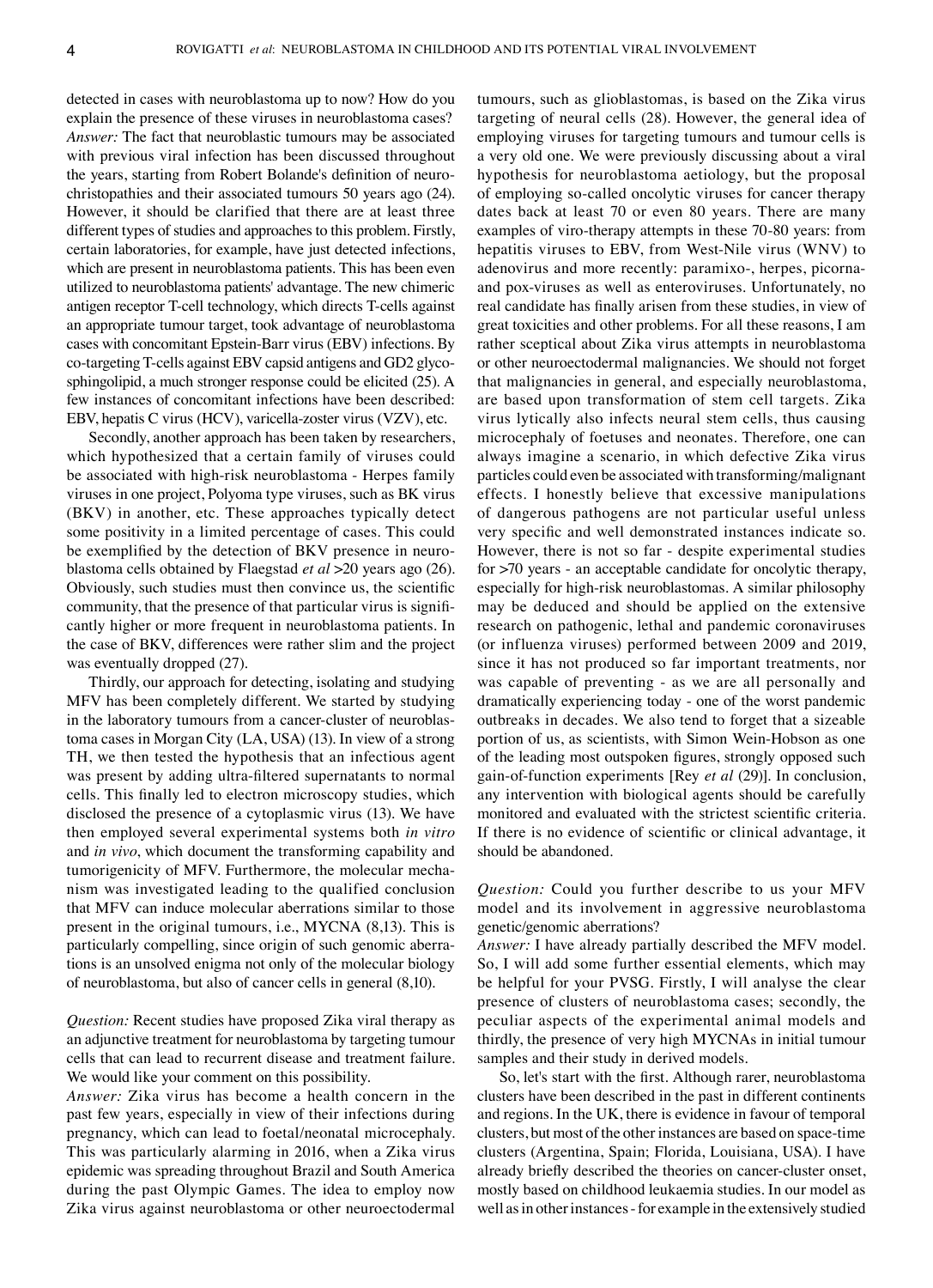clusters of Sellafield (UK) and of Fallon (NE, USA) ‑ presence of a specific virus [X‑virus according to Kinlen (22)] better explains the epidemiological data. Was the Morgan City cluster isolated? Probably not, as paediatricians alerted us that excess cases were diagnosed throughout Southern Louisiana and in the neighbour State of Texas in 1987‑1988, but we were able to study only this isolated cluster in Morgan City (LA, USA) (13).

Secondly, since the beginning of this isolation and discoveries, it has been of paramount importance for us to develop animal as well as cell culture models. The first animal models were based on rats, while later we evaluated carcinogenesis in nu/nu mice (13,30). The great interest of rat models was based on their capability to recapitulate several facets of paediatric neuroblastomas. Not only neuroblastoma tumours appeared in all the litters from experimentally infected mothers, but other aspects, such as the opsoclonus myoclonus syndrome (OMS), ataxia, the raccoon eyes typical of children with neuroblastoma at diagnosis, watery diarrhoea due to the vasoactive intestinal peptide, etc. (13,30).

And thirdly, the dramatic presence of MYCNA at a level (1,000X amplification) only rarely described was another red flag for these tumours. Amplification, however, seemed to disappear when growing tumour cells in tissue culture and rapidly so (after 3-4 passages) (13). In trying to rationalize what was happening *in vitro*, it was realized that two components were present *in vitro*. Proliferating cells had a flat, mesenchymal and Schwann‑like appearance (S cells) and grew attached to the bottom of the flasks, while on top of them micro-foci of small-round-blue cells with neural markers (N cells) could form. Only N cells of micro-foci displayed high/very high MYCNA, while S cells remained MYCN diploid (13). This induction of oncogene amplification has been studied in subsequent years as a model for the genesis of cancer-specific aberrations, possibly not just for neuroblastoma (8,30).

*Question:* How could this model be used in the understanding of neuroblastoma pathogenesis? How could this model be involved in the novel therapies against aggressive neuroblastoma?

*Answer:* I will consider these two questions separately and consequentially. Neuroblastoma is a puzzle made with plenty of tale stones for which we still lack a solution. Neuroblastoma is also associated with a number of uncommon if not paradoxical facets, such as the OMS or racoon eyes syndrome mentioned before, the MYCNA which is rather frequent being present in 20‑25% of cases and the peculiar behaviour of the intriguing subset of neuroblastoma named IV‑S disease. Our MFV model has the potential to accommodate in a logical framework most if not all of these aspects. Take the IV‑S disease as an example. Since the seminal study by D'Angio *et al* (31), we know that neuroblastoma in neonates or very young children can also appear as a widespread and metastatic disease ‑ throughout the body, in blood, in bone marrow but not inside bones ‑ and yet suddenly and spontaneously regresses before 18 months of age (the threshold was considered before at 1 year). This phenomenon is so dramatic and reproducible that clinicians typically wait to treat IV‑S patients with radio‑/chemo‑therapy, since they know that nature will spontaneously find the therapy. Our model with MFV offers a simpler explanation. If this is caused by an infecting virus that *Homo sapiens* is used to live with, it is quite possible that the slowly developing immune system eventually gets rid of the problem. I am particularly thinking about the cellular immunity (natural killer cells, specialized T-cells, etc.), which ontogenically appears at around 1 year of age. But it is particularly in the area of molecular genetics that our model has great potential, since we have demonstrated in several experiments and publications that MFV infections cause MYCNA, also at dramatic levels (100X) with certain cell lines, such as SK‑N‑AS, VA‑N‑BR, etc. (8,13,30). Genetic aberrations are still another enigma of high-risk neuroblastoma and cancer cells in general for which the MFV model provides a potential explanation, as we have discussed in papers about cancer modelling (4,10,16).

Cancer modelling takes into account all aspects of a particular theory and even its consequences, for example its therapeutic implications. This can even become a method for invaliding or falsifying a particular hypothesis, as we have recently critically discussed TGTs and their therapeutic implications (4). In high-risk neuroblastomas, there has been a slow progress, since a sizeable portion of cases still has recurrences and dies ‑ up to 60%). Unfortunately, this figure is even higher in relapsing/progressing cases since survival becomes only 10%. A few decades ago, one of the first form of cancer IMT was initiated for high-risk neuroblastomas at the Memorial Sloan Kettering Cancer Center (MSKCC) by Nai-Kong Cheung and Brian Kushner with a monoclonal antibody against the glycosphingolipid GD2. Several clinical trials showed that passive anti‑GD2 IMT provides a 20% PFS improvement in these patients (32). However, the reasons for this excellent result are not very clear, particularly since extensive knowledge has been accumulated on genomic landscapes and genetic markers for high-risk neuroblastomas, but no specific marker has been associated with GD2 presence/persistence and with its therapeutic targeting successes (16). In a recent publication in *Cancer Letters*, I proposed an alternative explanation (16). The MFV model shows that genomic alterations, such as MYCNA, are induced by MFV infections, so that this could the cause or one of the triggers of the disease. A clear link between GD2 and MFV could be envisaged by carefully analysing the sialic acid receptors for this family of viruses, i.e., the *Reoviridae*. Since another similar glycosphingolipid, GM2, is the receptor for the type 1 Lang strain, it is hypothesized that GD2 is the receptor for MFV and similar *Reoviridae* (16). This proposal and interpretation are strengthened by recent clinical data from the study by Kushner *et al* (33) at MSKCC. The IMT treatment of MYCNA‑positive cases provides excellent survival results with PFS of 82% and OS of 94% (33). These results are rather similar to what can be achieved in low stage disease, not in cases which are usually considered as high-risk neuroblastomas (33).

*Question:* How is your model evaluated in the following years? *Answer:* There are several ways to evaluate the possible relevance and especially heuristic consequences and therapeutic applications of the MFV model. Before indicating at least some of the steps that I would consider essential for evaluating the MFV model, I will also briefly comment on how to practically perform such an evaluation. Since I will retire from active teaching duties from the University of Florence at the end of this academic year, I am planning to invest then all of my working time into research, especially on the MFV model.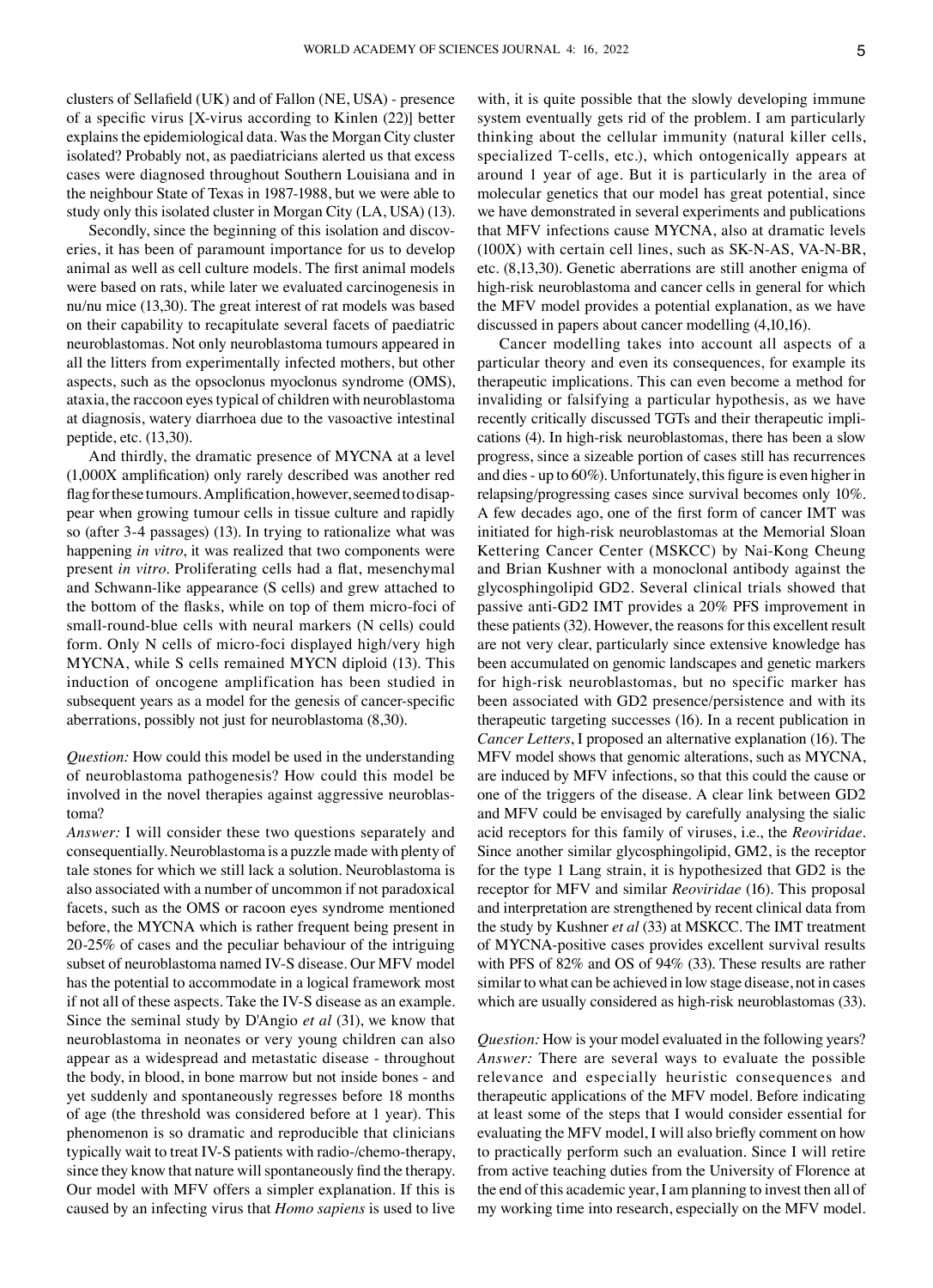I am also presently considering moving to different countries, in view of the fact that research in Italy is very poorly funded and appears to be dominated by a patronizing system ‑ at least at the university level where I worked for three decades. This means that research projects are often funded more on the basis of personal liaisons and friendships rather than for real scientific merits. I am presently considering five different locations: Two in the USA and three in Europe, where I could possibly relocate. There are at least four major themes, which will be investigated in order to evaluate the MFV model.

Firstly, one will be the extension of my most recent article and presentations on anti‑GD2 passive IMT (16). As described in my previous answer, the striking effects of anti‑GD2 IMT do not find an obvious explanation with current studies on genomic landscapes, but could be explained by the qualified hypothesis of GD2 glycosphingolipid being associated with MFV receptor recognition and cell entrance. Dinutuximab and other monoclonals utilized for therapy will be employed initially in *in vitro* systems to assess effects on MFV infection. Subsequently, the previously described animal systems will be utilized and when indicated we will also investigate patient specimens from current anti-GD2 trials or treatments.

Secondly, the core-part of this project will be the molecular and cellular evaluation of this model. As previously described, we know that MFV infections can elicit experimental MYCNA up to 100‑fold in SK‑N‑AS, VA‑N‑BR, etc. Besides testing additional cell lines, also from different paediatric and adult tumours, we want to investigate and better understand the mechanism of such catastrophic events. One explanation, which is being evaluated today is whether extensive genomic aberrations may be associated with chromothripsis or similar events of chromosome shattering and repasting (16). This was discovered in approximately one out of five neuroblastoma cases in the study by Molenaar *et al* (34), and we have evidence that MFV infection could cause it (10). Stem cells will be also investigated as targets of MFV induced aberrations and malignant transformation (16).

Thirdly, I previously alluded to the very exciting results of Kushner *et al*(33) at MSKCC and similar results were obtained at St. Jude and by the International Society of Paediatric Oncology European Neuroblastoma Group (SIOPEN), a cooperative group that is committed to paediatric neuroblastoma research (16). These data suggest that the excellent survivals are indeed linked to peculiar cases with MYCNA, which raises the possibility of MFV infections, associated with anti‑GD2 IMT. Therefore, IMT could be particularly efficacious for a target involving MFV. We will investigate how many of such targets could be envisaged and tested for efficient therapies in either high‑risk neuroblastoma or additional paediatric and adult tumours.

And lastly, in testing this MFV model, we will expand our analysis to additional paediatric tumours, such as medulloblastomas, lymphomas ‑ especially of Burkitt's lymphoma (BL) type‑, and leukaemias, as well as adult ones, where MFV‑like viruses have been either isolated or hypothesized, such as small-cell lung cancer - similar to neuroblastoma-, prostate cancer, lymphomas, breast cancer, etc.

*Question:* What is the value of modelling in virology? Could you give us examples?

*Answer:* Modelling in virology has an exceptional value. In fact, virology could not exist as it is today without virology model‑

ling. There are myriads of examples, but let's concentrate only on outstanding virological discoveries, which were awarded a Nobel Prize in Medicine. Max Theiler was awarded the prize in 1951 for yellow-fever first vaccine; John Enders, Frederick Robbins and Thomas Weller for isolating and growing poliovirus in tissue cultures ‑ this led to polio vaccines; Peyton Rous was awarded the prize in 1966 for his discovery of a cancer‑causing virus, now known as the Rous sarcoma virus; Renato Dulbecco, David Baltimore and Howard Temin were awarded the prize in 1975 for their work on oncogenic viruses (Polyoma/SV40 and retroviruses); Baruch Blumberg in 1976 for his work on hepatitis B; Mike Bishop and Harold Varmus in 1989 for their discovery of viral and cellular retroviral oncogenes. In 2008, Harald zur Hausen was awarded the prize for his discovery of human papillomaviruses (HPVs) cervical carcinogenesis (35) together with Françoise Barré‑Sinoussì and Luc Montagnier for discovering human immunodeficiency virus (HIV). Similarly, very appropriate was last year, 2020, the prize awarded to Michael Houghton, Harvey Alter and Charles Rice for their identification, characterization and growth of HCV, allowing screening and vaccination. In all these instances, virological modelling was extensively utilized to reproduce under experimental conditions both *in vitro* and *in vivo* essential facets of the infections, thus leading to major life‑savers, such as specific vaccines. If you think about it, the discoveries of Harald zur Hausen, Baruch Blumberg, and the polio and HCV trios ‑ just to mention some groups ‑ have saved or cured the lives of hundreds of thousands of people. Our virological discovery of a novel virus in paediatric cancers and especially in cancer-clusters of childhood is more modest in terms of frequency, but scientifically certainly not unimportant and I want to defend it. I think there are three aspects of our viral model, which still deserve attention, because they were ignored or not sufficiently emphasized.

We were probably not the first to identify in animal, *in vitro* or *in vivo* models the presence of viruses like MFV. From the end of the 1960's, Elisabeth Gateff, then at the University of Freiburg and also collaborating with the Deutsches Krebs Forschung Zentrum in Heidelberg in Germany, described with other colleagues, similar viral particles in tumours and stem cells of *Drosophila* melanogaster (DM). Her findings are quite interesting, because the DM particles, whose size is quite different from the ones isolated by us in neuroblastoma or paediatric lymphoma, were finally identified as Reovirus particles in 1980 (36). Furthermore, in all the instances in which DM particles were isolated, the tissue of origin was either malignant - for example a DM brain tumour - or were cultures of stem cells. Therefore, this is another characteristic feature of MFV and similar viruses. Differently from HPVs, which actively replicate only in differentiated epithelium, MFV‑related viruses (MFRVs) need to infect stem cells or cancer stem cells.

There was another instance in which these types of viruses were identified and then the notion was somehow 'dropped', during the chase for the 'equatorial belt virus'. The presence of a virus was hypothesized by the great physician, Denis Burkitt, who noticed the appearance of paediatric lymphomas, typically in the head-neck region, which seemed to follow a geographic and altitude pattern around the equatorial Africa. The ensued race for discovering if/which virus was responsible led not only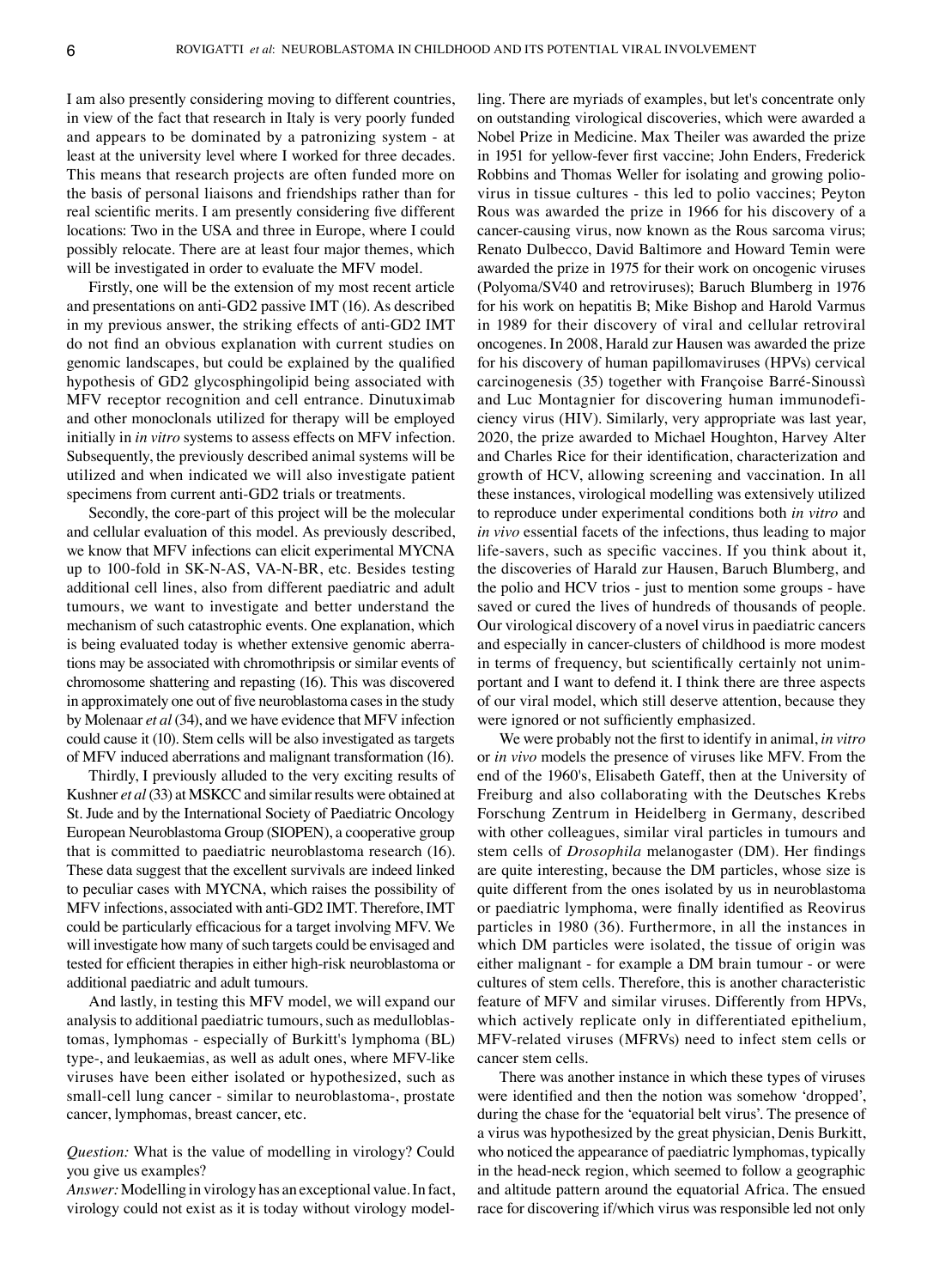

Figure 1. Distinction between downstream and upstream genetic elements in our cancer genetic landscape. Only upstream recessive elements (upper left panel) have been previously recognized. Several evidences suggest that also upstream dominant elements (upper right panel) are indeed present and active during cancer onset, progression and relapses (4,10,16). The illustrated figure parts have been adapted from previous studies (10,38,41) as indicated.

to the discovery of EBV by Anthony Epstein and his assistant Ivonne Barr, who received BL samples in London. At the same time, several isolations of novel Reoviridae family viruses were obtained by Thomas Bell and colleagues at the Imperial Cancer Research Fund (ICRF) in Uganda. These discoveries were documented in prestigious journals, such as the *British Journal of Medicine* (37), but finally dropped in favour of EBV by the scientific community. Our re‑discovery of MFRVs in cases of BL in Switzerland ‑ where it is difficult to object that Reoviruses would be isolated in view of poor hygienic conditions ‑ strongly argues in favour of an important role for this family of viruses in BL pathogenesis (30). Furthermore, as it was indicated in the original papers in the 1960s, we also discovered a few cases with presence of both EBV and MFV. As previously indicated for the replicative difference between HPVs and MFV, the issue of co‑infection should be investigated again, since different families of viruses could have complementary roles in malignant transformation. EBV for example appears to be an immortalizing virus while MFV behaves as a clastogenic and transforming virus.

The general and take-home message of this virological modelling for this family of viruses is that MFV/MFRVs are 'normal‑passengers' or viruses persistently infecting *Homo sapiens* ‑ also according to the epidemiological data presented in the study by Kinlen (22), probably harbouring inside stem cells (36). It should be clarified why certain isolates are associated with grave malignancies such as neuroblastomas and lymphomas. However, something similar is clearly happening

with high-risk HPVs, such as HPV 16, 18 and 31 clearly linked to cervical cancers (35).

*Question:* What is the value of cancer modelling in the understanding of cancer pathogenesis and therapeutic interventions? *Answer:* Cancer modelling refers to a general re-analysis, or sometimes meta‑analysis, of all the data we have in favour or against a particular hypothesis to explain cancers and especially human cancers. We have used this term for the first time in a longer review article finally published in 2015 (4), also in view of my criticism of the modelling present at that time. I have argued in that paper, and I am still convinced today, that the falsification of a model in cancer research does not come or originate only from experiments performed in the laboratories, but also by the clinical practice that applies such model for treating cancer patients. In other words, if the logical consequences of a model lead to a specific type of therapy and this therapy is not cancer‑curative, this should logically lead to the falsification of the model itself. We should therefore distinguish three phases in this reassessment of cancer modelling, which however follow the current trends of cancer research.

My criticism in 2015 was qualified by an extensive analysis of the pitfalls of TGTs, at that time the most accepted cancer therapies. I argued that, as chemotherapy before was based upon interpretation of cancer as 'clonal outgrowth', TGT stands upon a vision of malignancies as derangements of 'gene networks'. We know today that clonal outgrowth is incorrect, since it has been shown that cancer is dominated by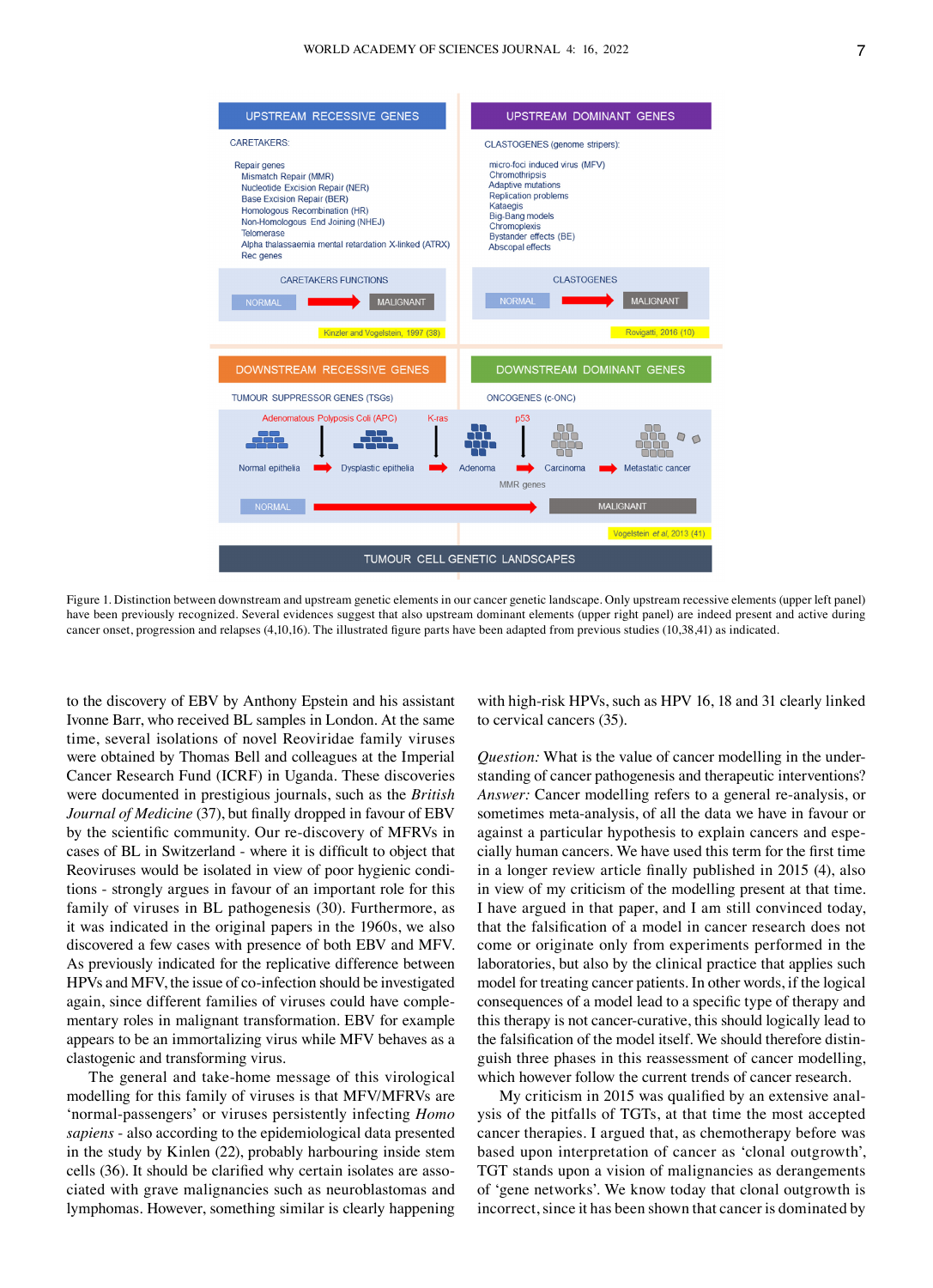TH, of which intra‑TH drives continuous expansions of new clones, essentially created by new mutations accrual and by selection. This obviously leads to selection of chemo-therapy resistant clones. However, also the 'gene network' hypothesis is invalided: i) Not only by intra‑TH which obviously affects genes and their expression as first targets; but also ii) by what appears to be a general misconception of the model that has emphasized only final or landscape events of cancer genomes. This concept becomes rather obvious, if one analyses instead functions, which are considered upstream from such genomic landscapes. In Fig. 1 (upper left panel), I represent what was described till 2016, i.e., the recessive function of caretakers described by Kinzler and Vogelstein (38) several years before. However, it was becoming clear that novel functions should be hypothesized as present upstream of the genomic landscape. They ought to be dominant and clastogenic (Fig. 1, upper right panel).

Alternative modelling needs to be proposed, to overcome the difficulties of hallmarks of cancer (HoC) and TGT models. What appears to be their common denominator is the incapability of solving the TH conundrum. In 2015, we proposed to utilize additional models instead of the only one which has dominated for 20 years (HoC) (4). This strategy follows also the example of our colleagues, physicists and astrophysicists, who have proposed several different models. It was therefore proposed that by following different alternative or complementary modelling, we may reach more rapidly the solution of the cancer enigma (4). In 2016, following the described diatribe over origin and mechanisms of TH, the original scheme was modified by adding dominant functions, which actively cause clastogenic activities on the genomic landscapes downstream: Both oncogenes and TSGs (Fig. 1, bottom panels). Clear examples were already present with chromothripsis, kataegis and chromoplexis and examples of Big‑Bang models from human colorectal cancers (10,39). Therefore, the MFV model appears to be probably the first described example of such upstream‑dominant activities (10,13,16). Its natural history of infections ‑ occurring very early in ontogenesis, even during the first months of life, its persistence with life-long immunity and associated clastogenic and mutagenic events, often through chromothripsis, render the MFV model a particularly interesting one, which should be further elaborated and studied in the future (10,16).

# *Question:* So, where do we go from here? What should be the future steps?

*Answer:* In 2018, cancer modelling history was somehow changed when the Nobel Prize for Medicine was assigned to James Allison and Tasuku Honjo for their fundamental discoveries on inhibitors of immune checkpoints or negative regulators. Heralded by lay press and editorial commentaries, these discoveries announced a progressive shift today toward IMT approaches. It is, however, difficult to believe that IMT will be - as it is now - the panacea for all human cancers. In fact, many of the expressions of excessive enthusiasm for IMT today are reminiscent of the hype surrounding TGTs and targetable or 'actionable' genes (40) almost 20 years ago. Since I am wearing white hair now, I could suggest some caveats and essential experiments in order to clarify today's picture. Although the therapeutic benefits of anti‑PD1, PDL1, CTLA4, etc., are in some cases undeniable and obviously very welcomed, we should clarify what such activities mean in cellular-molecular terms. In other words, we should clarify their targets and their meanings. My recent article in *Cancer Letters* on the IMT passive targeting of GD2 in paediatric high-risk neuroblastoma could be an example (16). Since next-generation sequencing studies and genetic/genomic data do not show any clear correlation with GD2 and since Kushner *et al* (33) demonstrated excellent results by IMT in children with MYCNA, the qualified hypothesis was made that GD2 acts as recognition-receptor for MFV (16). Similarly, in most of the therapeutic successes of today's 'inhibitors of negative immune regulators', we just know that there is an increased action of the immune system, but we ignore the target(s).

We should be also aware of our previous experiences. TGTs probably relied on an 'incomplete model' (4), where the analysis was frozen at the lower level of genetic mutations/aberrations (Fig. 1); these are called tumour cell genetic landscapes. These landscapes are extremely mobile and variable and they also depend on upstream elements, which are actively and dominantly hitting the genome. These 'Aristotle's first mover(s)' should be better identified, studied and therapeutically approached, as it also depends on them the whole well-being of our genome.

Finally, we should not forget that in all previous instances, we have caused and we are still causing our oncologic patients to become cancer-therapies addicts. It is clear now that most of the mutations evidenced in radio‑/chemotherapy treated patients are due to the specific treatments (radio-/chemotherapy) following Darwinian mechanisms. Similar effects are elicited and evident in TGTs. Think twice before starting creating again an army of cancer patients addicted to immunotherapeutic drugs! This is also why it is so essential to unveil TH and cancer 'first movers'. The antibiotics example is paradigmatic and should lead us in this search.

*Question:* Thank you very much for participating in our webinar.

#### **Acknowledgements**

This article is published in the context of the '7th Workshop on Paediatric Virology', which was organised virtually by the Institute of Paediatric Virology (IPV; https://paediatricvirology.org) on December 20th, 2021.

#### **Funding**

No funding was received.

#### **Availability of data and materials**

Not applicable.

#### **Authors' contributions**

All authors (UR, GP, INM, CK, AP, MT and DAS) contributed equally to the conception and design of this manuscript. The original draft of the answers to the article questions was entirely written by UR. All authors then edited and critically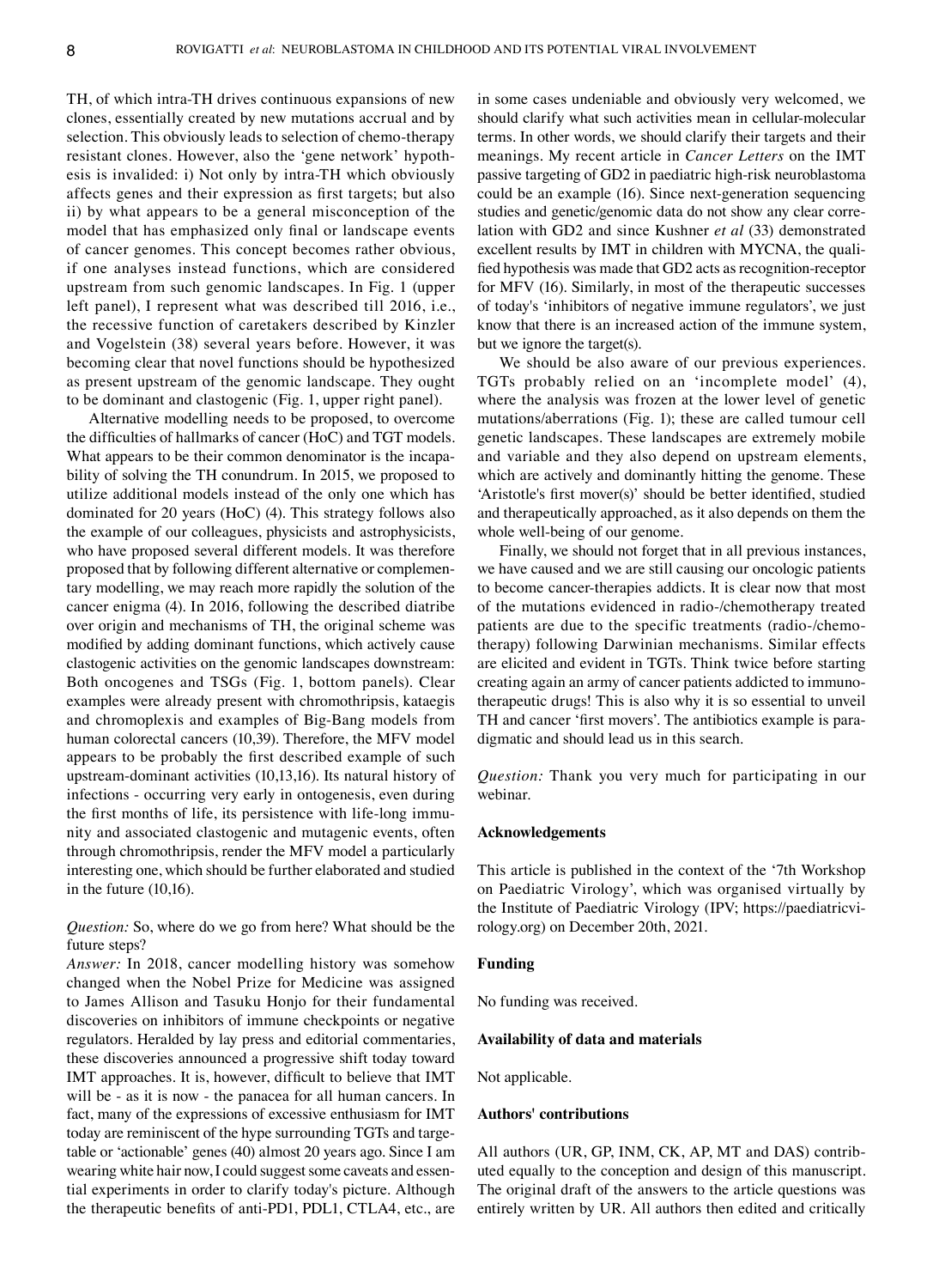revised the manuscript, read and approved the final manuscript. Data authentication is not applicable.

## **Ethics approval and consent to participate**

Not applicable.

#### **Patient consent for publication**

Not applicable.

#### **Competing interests**

INM, MT and DAS are co-founders of the Institute of Paediatric Virology (IPV). UR, GP, CK and AP declare that they have no competing interests. DAS is the Managing Editor of the journal, but had no personal involvement in the reviewing process, or any influence in terms of adjudicating on the final decision, for this article. The World Academy of Sciences Journal is affiliated with the World Academy of Sciences and the Institute of Paediatric Virology.

#### **References**

- 1. Monclair T, Brodeur GM, Ambros PF, Brisse HJ, Cecchetto G, Holmes K, Kaneko M, London WB, Matthay KK, Nuchtern JG, *et al*; INRG Task Force: The International Neuroblastoma Risk Group (INRG) staging system: An INRG Task Force report. J Clin Oncol 27: 298‑303, 2009.
- 2. Naranjo A, Irwin MS, Hogarty MD, Cohn SL, Park JR and London WB: Statistical Framework in Support of a Revised Children's Oncology Group Neuroblastoma Risk Classification System. JCO Clin Cancer Inform 2: 1‑15, 2018.
- 3. Schwab M, Alitalo K, Klempnauer KH, Varmus HE, Bishop JM, Gilbert F, Brodeur G, Goldstein M and Trent J: Amplified DNA with limited homology to myc cellular oncogene is shared by human neuroblastoma cell lines and a neuroblastoma tumour. Nature 305: 245‑248, 1983.
- 4. Rovigatti U: Cancer modelling in the NGS era ‑ Part I: Emerging technology and initial modelling. Crit Rev Oncol Hematol 96: 274‑307, 2015.
- 5. Brodeur GM, Seeger RC, Schwab M, Varmus HE and Bishop JM: Amplification of N‑myc in untreated human neuroblastomas correlates with advanced disease stage. Science 224: 1121‑1124, 1984.
- 6. Matthay KK, Maris JM, Schleiermacher G, Nakagawara A, Mackall CL, Diller L and Weiss WA: Neuroblastoma. Nat Rev Dis Primers 2: 16078, 2016.
- 7. Mossé YP, Laudenslager M, Longo L, Cole KA, Wood A, Attiyeh EF, Laquaglia MJ, Sennett R, Lynch JE, Perri P, *et al*: Identification of ALK as a major familial neuroblastoma predisposition gene. Nature 455: 930‑935, 2008.
- 8. Rovigatti U: Chronic Fatigue Syndrome (CFS) and Cancer Related Fatigue (CRF): Two 'fatigue' syndromes with overlapping symptoms and possibly related aetiologies. Neuromuscul Disord 22 (Suppl 3): S235-S241, 2012.
- 9. Tomasetti C and Vogelstein B: Cancer etiology. Variation in cancer risk among tissues can be explained by the number of stem cell divisions. Science 347: 78‑81, 2015.
- 10. Rovigatti U: The Long Journey of cancer Modeling: Ubi Sumus? Quo Vadimus? Mathew J Cancer Sci 1: 1‑5, 2016.
- 11. Thiele CJ, Reynolds CP and Israel MA: Decreased expression of N‑myc precedes retinoic acid‑induced morphological differentiation of human neuroblastoma. Nature 313: 404‑406, 1985.
- 12. Ross RA, Biedler JL and Spengler BA: A role for distinct cell types in determining malignancy in human neuroblastoma cell lines and tumors. Cancer Lett 197: 35‑39, 2003.
- 13. Rovigatti U: Isolation and initial characterization of a new virus: Micro‑Foci inducing virus or MFV. C R Acad Sci III 315: 195‑202, 1992.
- 14. Furlan A, Dyachuk V, Kastriti ME, Calvo‑Enrique L, Abdo H, Hadjab S, Chontorotzea T, Akkuratova N, Usoskin D, Kamenev D, *et al*: Multipotent peripheral glial cells generate neuroendocrine cells of the adrenal medulla. Science 357: eaal3753, 2017.
- 15. van Groningen T, Koster J, Valentijn LJ, Zwijnenburg DA, Akogul N, Hasselt NE, Broekmans M, Haneveld F, Nowakowska NE, Bras J, *et al*: Neuroblastoma is composed of two super‑enhancer‑associated differentiation states. Nat Genet 49: 1261-1266, 2017.
- 16. Rovigatti U: The glycosphingolipid GD2 as an effective but enigmatic target of passive immunotherapy in children with aggressive neuroblastoma (HR‑NBL). Cancer Lett 503: 220‑230, 2021.
- 17. Fletcher JI, Ziegler DS, Trahair TN, Marshall GM, Haber M and Norris MD: Too many targets, not enough patients: Rethinking neuroblastoma clinical trials. Nat Rev Cancer 18: 389‑400, 2018.
- 18. Eleveld TF, Oldridge DA, Bernard V, Koster J, Colmet Daage L, Diskin SJ, Schild L, Bentahar NB, Bellini A, Chicard M, *et al*: Relapsed neuroblastomas show frequent RAS‑MAPK pathway mutations. Nat Genet 47: 864‑871, 2015.
- 19. Gatenby RA, Gillies RJ and Brown JS: Of cancer and cave fish. Nat Rev Cancer 11: 237‑238, 2011.
- 20. Muirhead CR, Tweddle DA, Basta NO and McNally RJ: Temporal clustering of neuroblastic tumours in children and young adults from Northern England. Environ Health 14: 72, 2015.
- 21. Heath CW Jr: Community clusters of childhood leukemia and lymphoma: Evidence of infection? Am J Epidemiol 162: 817‑822, 2005.
- 22. Kinlen L: Childhood leukaemia, nuclear sites, and population mixing. Br J Cancer 104: 12‑18, 2011.
- 23. Greaves M: Infection, immune responses and the aetiology of childhood leukaemia. Nat Rev Cancer 6: 193‑203, 2006.
- 24. Vega-Lopez GA, Cerrizuela S, Tribulo C and Aybar MJ: Neurocristopathies: New insights 150 years after the neural crest discovery. Dev Biol 444 (Suppl 1): S110‑S143, 2018.
- 25. Pule MA, Savoldo B, Myers GD, Rossig C, Russell HV, Dotti G, Huls MH, Liu E, Gee AP, Mei Z, *et al*: Virus‑specific T cells engineered to coexpress tumor-specific receptors: Persistence and antitumor activity in individuals with neuroblastoma. Nat Med 14: 1264-1270, 2008.
- 26. Flaegstad T, Andresen PA, Johnsen JI, Asomani SK, Jørgensen GE, Vignarajan S, Kjuul A, Kogner P and Traavik T: A possible contributory role of BK virus infection in neuroblastoma development. Cancer Res 59: 1160‑1163, 1999.
- 27. Giraud G, Ramqvist T, Pastrana DV, Pavot V, Lindau C, Kogner P, Orrego A, Buck CB, Allander T, Holm S, *et al*: DNA from KI, WU and Merkel cell polyomaviruses is not detected in childhood central nervous system tumours or neuroblastomas. PLoS One 4: e8239, 2009.
- 28. Mazar J, Li Y, Rosado A, Phelan P, Kedarinath K, Parks GD, Alexander KA and Westmoreland TJ: Zika virus as an oncolytic treatment of human neuroblastoma cells requires CD24. PLoS One 13: e0200358, 2018.
- 29. Rey F, Schwartz O and Wain‑Hobson S: Gain‑of‑function research: Unknown risks. Science 342: 311‑311, 2013.
- 30. Rovigatti U, Tam A, Piccin A, Colognato R and Sordat B: Preliminary Characterization of a New Type of Viruses Isolated from Paediatric Neuroblastoma and Non‑Hodgkin's Lymphoma: potential Implications for Aetiology. In: Proceedings of the International Conference on Childhood Leukaemia, London, section P1-18, ppI-IV, 2004.
- 31. D'Angio GJ, Evans AE and Koop CE: Special pattern of widespread neuroblastoma with a favourable prognosis. Lancet 1: 1046‑1049, 1971.
- 32. Yu AL, Gilman AL, Ozkaynak MF, London WB, Kreissman SG, Chen HX, Smith M, Anderson B, Villablanca JG, Matthay KK, *et al*; Children's Oncology Group: Anti‑GD2 antibody with GM-CSF, interleukin-2, and isotretinoin for neuroblastoma. N Engl J Med 363: 1324‑1334, 2010.
- 33. Kushner BH, LaQuaglia MP, Modak S, Wolden SL, Basu EM, Roberts SS, Kramer K, Yataghene K, Cheung IY and Cheung NV: MYCN‑amplified stage 2/3 neuroblastoma: Excellent survival in the era of anti‑GD2 immunotherapy. Oncotarget 8: 95293‑95302, 2017.
- 34. Molenaar JJ, Koster J, Zwijnenburg DA, van Sluis P, Valentijn LJ, van der Ploeg I, Hamdi M, van Nes J, Westerman BA, van Arkel J, et al: Sequencing of neuroblastoma identifies chromothripsis and defects in neuritogenesis genes. Nature 483: 589‑593, 2012.